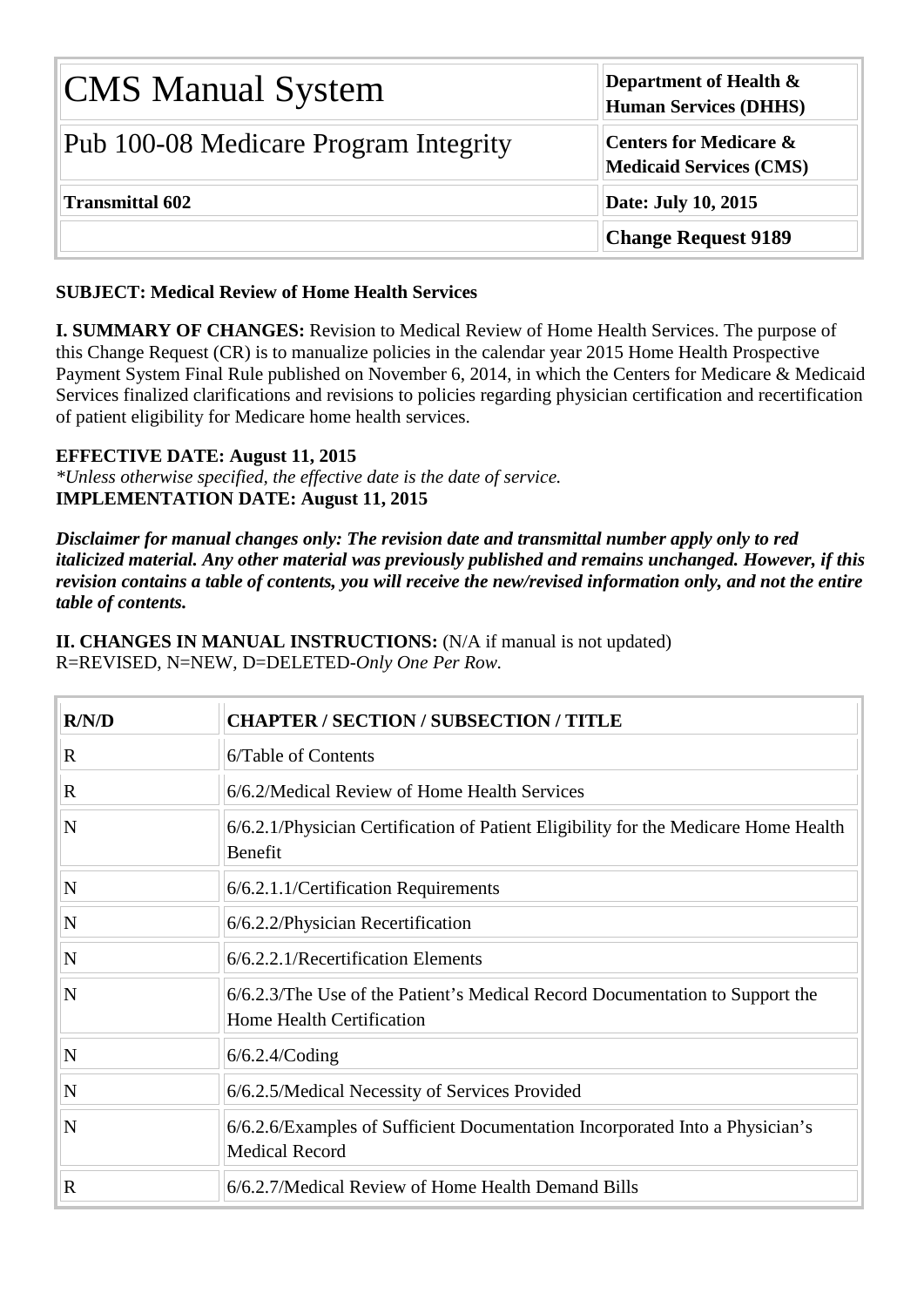## **III. FUNDING:**

# **For Medicare Administrative Contractors (MACs):**

The Medicare Administrative Contractor is hereby advised that this constitutes technical direction as defined in your contract. CMS does not construe this as a change to the MAC Statement of Work. The contractor is not obligated to incur costs in excess of the amounts allotted in your contract unless and until specifically authorized by the Contracting Officer. If the contractor considers anything provided, as described above, to be outside the current scope of work, the contractor shall withhold performance on the part(s) in question and immediately notify the Contracting Officer, in writing or by e-mail, and request formal directions regarding continued performance requirements.

# **IV. ATTACHMENTS:**

**Business Requirements Manual Instruction**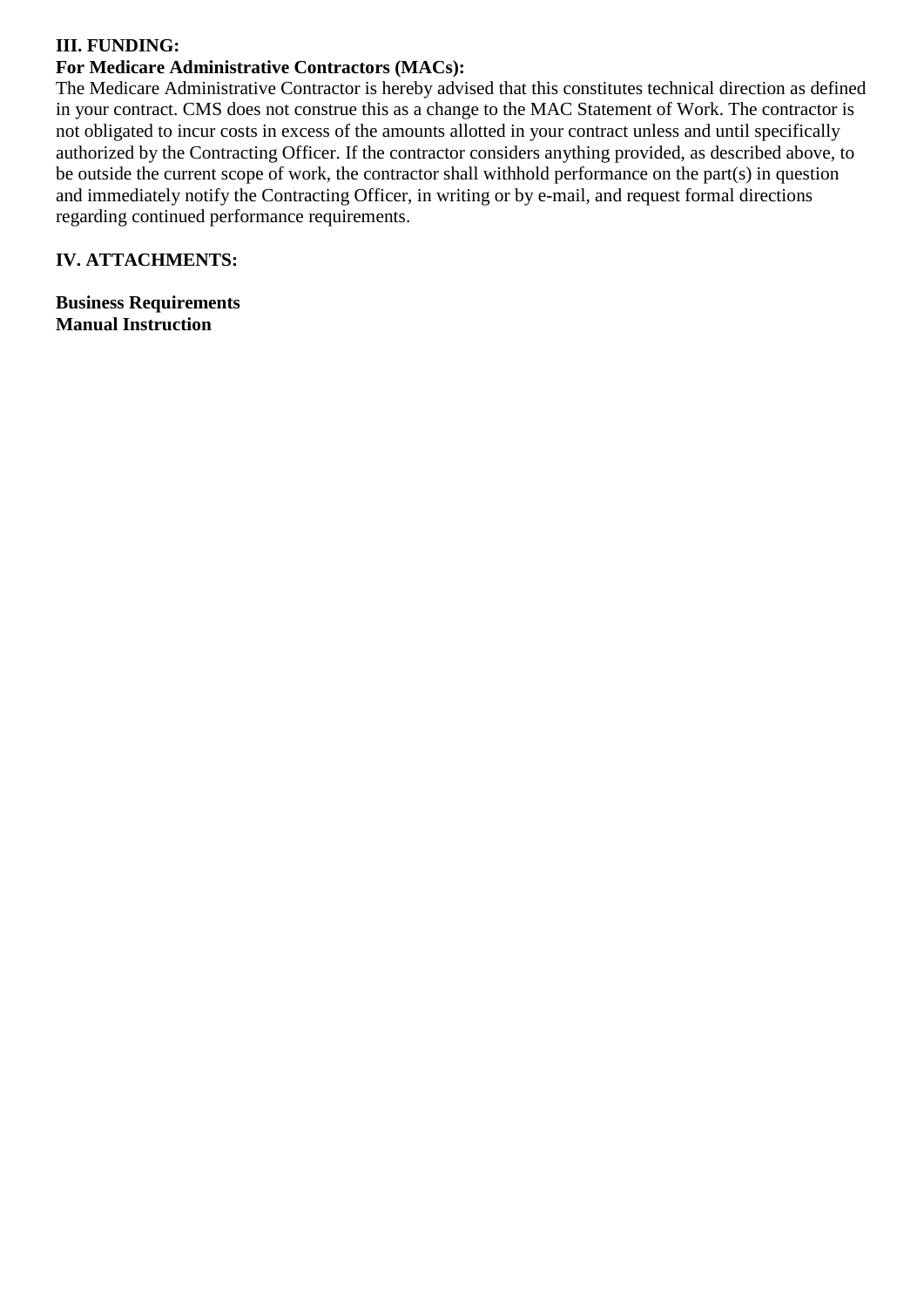# **Attachment - Business Requirements**

| <b>Pub. 100-08</b><br><b>Transmittal: 602</b> | Date: July 10, 2015 | <b>Change Request: 9189</b> |
|-----------------------------------------------|---------------------|-----------------------------|
|-----------------------------------------------|---------------------|-----------------------------|

#### **SUBJECT: Medical Review of Home Health Services**

**EFFECTIVE DATE: August 11, 2015** *\*Unless otherwise specified, the effective date is the date of service.* **IMPLEMENTATION DATE: August 11, 2015**

#### **I. GENERAL INFORMATION**

**A. Background:** The statutory authority for the Medical Review (MR) program includes the following sections of the Social Security Act (the Act):

- **•** Section 1833(e) which states, in part "...no payment shall be made to any provider... unless there has been furnished such information as may be necessary in order to determine the amounts due such provider ...;"
- **•** Section 1842(a)(2)(B) which requires Medicare Administrative Contractors (MACs) to "assist in the application of safeguards against unnecessary utilization of services furnished by providers ...; "
- **•** Section 1862(a)(1) which states no Medicare payment shall be made for expenses incurred for items or services that "are not reasonable and necessary for the diagnosis or treatment of illness or injury or to improve the functioning of a malformed body member;"
- **•** Section 1893(b)(1) establishes the Medicare Integrity Program which allows contractors to review activities of providers of services or other individuals and entities furnishing items and services for which payment may be made under this title (including skilled nursing facilities and home health agencies), including medical and utilization review and fraud review (employing similar standards, processes, and technologies used by private health plans, including equipment and software technologies which surpass the capability of the equipment and technologies. . ."

**B. Policy:** For all medical necessity reviews, the Medicare review contractors shall review the certification documentation for any episode initiated with the completion of a start-of-care Outcome and Assessment Information Set (OASIS) assessment. This means that if the subject claim is for a subsequent episode of care, the Home Health Agency (HHA) must submit all certification documentation as well as recertification documentation.

## **II. BUSINESS REQUIREMENTS TABLE**

| <b>Number</b> | <b>Requirement</b>                 | <b>Responsibility</b> |   |            |            |             |            |     |                                  |  |  |       |
|---------------|------------------------------------|-----------------------|---|------------|------------|-------------|------------|-----|----------------------------------|--|--|-------|
|               |                                    |                       |   | A/B MAC    |            | <b>DME</b>  |            |     | <b>Shared-System Maintainers</b> |  |  | Other |
|               |                                    | A                     | B | <b>HHH</b> |            | <b>FISS</b> | <b>MCS</b> | VMS | <b>CWF</b>                       |  |  |       |
|               |                                    |                       |   |            | <b>MAC</b> |             |            |     |                                  |  |  |       |
| 9189.1        | For all medical necessity reviews, |                       |   | X          |            |             |            |     |                                  |  |  |       |
|               | the Medicare review contractors    |                       |   |            |            |             |            |     |                                  |  |  |       |
|               | shall review the certification     |                       |   |            |            |             |            |     |                                  |  |  |       |
|               | documentation for any episode      |                       |   |            |            |             |            |     |                                  |  |  |       |
|               | initiated with the completion of a |                       |   |            |            |             |            |     |                                  |  |  |       |
|               | start-of-care OASIS assessment.    |                       |   |            |            |             |            |     |                                  |  |  |       |
|               | This means that if the subject     |                       |   |            |            |             |            |     |                                  |  |  |       |
|               | claim is for a subsequent episode  |                       |   |            |            |             |            |     |                                  |  |  |       |

*"Shall" denotes a mandatory requirement, and "should" denotes an optional requirement.*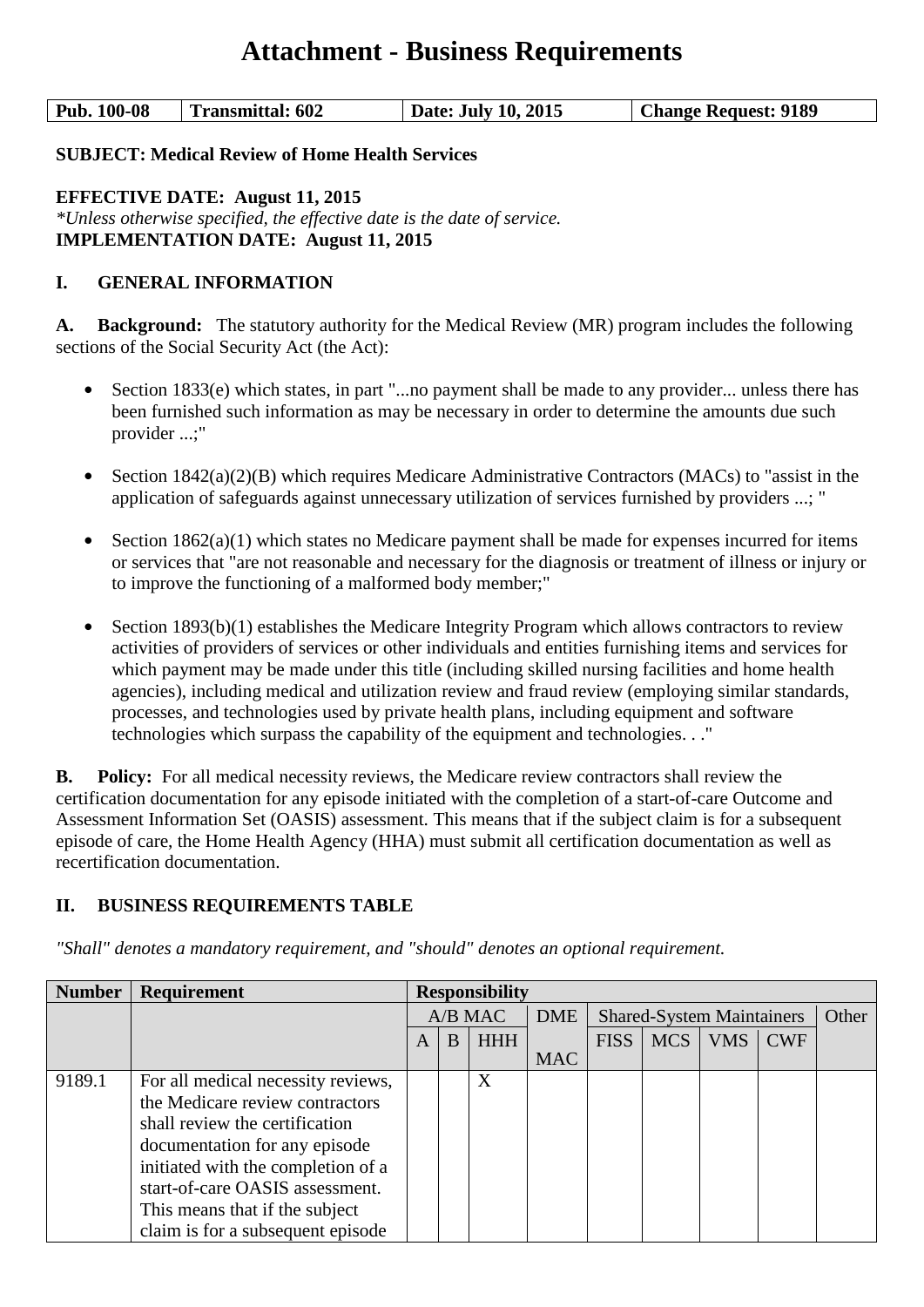| <b>Number</b> | Requirement                                                  | <b>Responsibility</b>                                     |          |            |            |             |            |            |            |  |
|---------------|--------------------------------------------------------------|-----------------------------------------------------------|----------|------------|------------|-------------|------------|------------|------------|--|
|               |                                                              | A/B MAC<br><b>DME</b><br><b>Shared-System Maintainers</b> |          |            |            |             | Other      |            |            |  |
|               |                                                              | $\mathbf{A}$                                              | $\bf{B}$ | <b>HHH</b> |            | <b>FISS</b> | <b>MCS</b> | <b>VMS</b> | <b>CWF</b> |  |
|               |                                                              |                                                           |          |            | <b>MAC</b> |             |            |            |            |  |
|               | of care, the HHA must submit all                             |                                                           |          |            |            |             |            |            |            |  |
|               | certification documentation as                               |                                                           |          |            |            |             |            |            |            |  |
|               | well as recertification                                      |                                                           |          |            |            |             |            |            |            |  |
|               | documentation.                                               |                                                           |          |            |            |             |            |            |            |  |
|               |                                                              |                                                           |          |            |            |             |            |            |            |  |
| 9189.2        | When conducting a medical                                    |                                                           |          | X          |            |             |            |            |            |  |
|               | necessity review, the review                                 |                                                           |          |            |            |             |            |            |            |  |
|               | contractor shall determine                                   |                                                           |          |            |            |             |            |            |            |  |
|               | whether the supporting                                       |                                                           |          |            |            |             |            |            |            |  |
|               | documentation addresses each of                              |                                                           |          |            |            |             |            |            |            |  |
|               | the following criteria for which a                           |                                                           |          |            |            |             |            |            |            |  |
|               | physician certified (attested to):                           |                                                           |          |            |            |             |            |            |            |  |
|               | Homebound                                                    |                                                           |          |            |            |             |            |            |            |  |
|               | <b>Skilled Care</b>                                          |                                                           |          |            |            |             |            |            |            |  |
|               | Plan of Care                                                 |                                                           |          |            |            |             |            |            |            |  |
|               | <b>Under Physician Care</b>                                  |                                                           |          |            |            |             |            |            |            |  |
|               | Face-to-Face Encounter                                       |                                                           |          |            |            |             |            |            |            |  |
| 9189.3        | The contractor shall review for the                          |                                                           |          | X          |            |             |            |            |            |  |
|               | certifying physician statement                               |                                                           |          |            |            |             |            |            |            |  |
|               | which must indicate the                                      |                                                           |          |            |            |             |            |            |            |  |
|               | continuing need for services and                             |                                                           |          |            |            |             |            |            |            |  |
|               | estimate how much longer the                                 |                                                           |          |            |            |             |            |            |            |  |
|               | services will be required.                                   |                                                           |          |            |            |             |            |            |            |  |
| 9189.4        | The contractor shall consider all                            |                                                           |          | X          |            |             |            |            |            |  |
|               | documentation from the HHA that                              |                                                           |          |            |            |             |            |            |            |  |
|               | has been signed off in a timely                              |                                                           |          |            |            |             |            |            |            |  |
|               | manner and incorporated into the                             |                                                           |          |            |            |             |            |            |            |  |
|               | physician/hospital record when                               |                                                           |          |            |            |             |            |            |            |  |
|               | making its coverage                                          |                                                           |          |            |            |             |            |            |            |  |
|               | determination. HHA                                           |                                                           |          |            |            |             |            |            |            |  |
|               | documentation that is used to                                |                                                           |          |            |            |             |            |            |            |  |
|               | support the home health<br>certification is considered to be |                                                           |          |            |            |             |            |            |            |  |
|               | incorporated timely when it is                               |                                                           |          |            |            |             |            |            |            |  |
|               | signed off prior to or at the time                           |                                                           |          |            |            |             |            |            |            |  |
|               | of the certification. Any                                    |                                                           |          |            |            |             |            |            |            |  |
|               | information provided to the                                  |                                                           |          |            |            |             |            |            |            |  |
|               | certifying physician from the                                |                                                           |          |            |            |             |            |            |            |  |
|               | HHA and incorporated into the                                |                                                           |          |            |            |             |            |            |            |  |
|               | patient's medical record held by                             |                                                           |          |            |            |             |            |            |            |  |
|               | the physician or the acute/post-                             |                                                           |          |            |            |             |            |            |            |  |
|               | acute care facility's medical                                |                                                           |          |            |            |             |            |            |            |  |
|               | record (if the patient was directly                          |                                                           |          |            |            |             |            |            |            |  |
|               | admitted to home health) must                                |                                                           |          |            |            |             |            |            |            |  |
|               | corroborate the rest of the                                  |                                                           |          |            |            |             |            |            |            |  |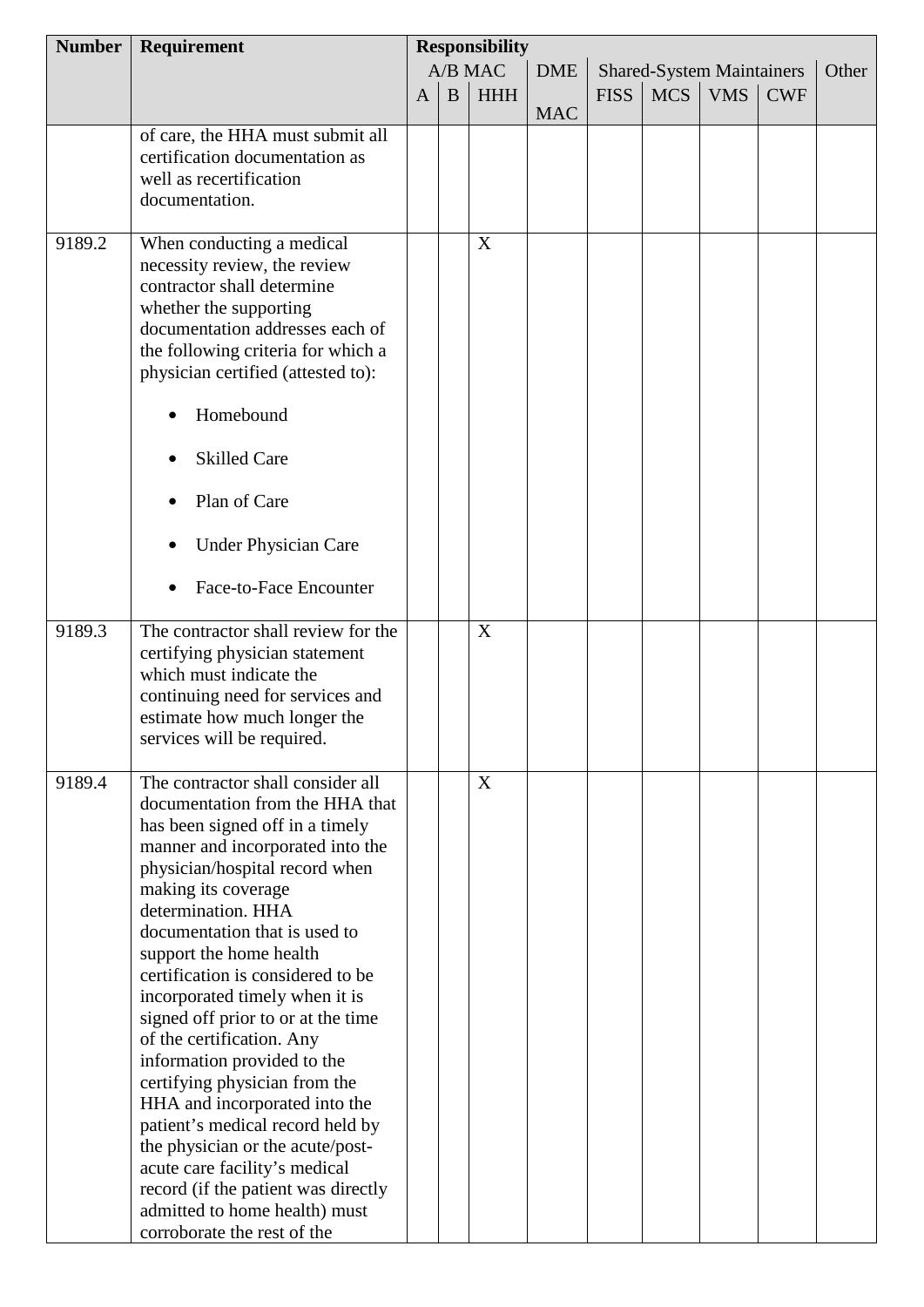| <b>Number</b> | Requirement                                                                                                                                                                                                                                                                                                                                                                                                                                                                        | <b>Responsibility</b> |   |            |            |             |            |                                  |            |       |
|---------------|------------------------------------------------------------------------------------------------------------------------------------------------------------------------------------------------------------------------------------------------------------------------------------------------------------------------------------------------------------------------------------------------------------------------------------------------------------------------------------|-----------------------|---|------------|------------|-------------|------------|----------------------------------|------------|-------|
|               |                                                                                                                                                                                                                                                                                                                                                                                                                                                                                    |                       |   | $A/B$ MAC  | <b>DME</b> |             |            | <b>Shared-System Maintainers</b> |            | Other |
|               |                                                                                                                                                                                                                                                                                                                                                                                                                                                                                    | A                     | B | <b>HHH</b> | <b>MAC</b> | <b>FISS</b> | <b>MCS</b> | <b>VMS</b>                       | <b>CWF</b> |       |
|               | patient's medical record.                                                                                                                                                                                                                                                                                                                                                                                                                                                          |                       |   |            |            |             |            |                                  |            |       |
| 9189.5        | Contractors shall use the patient's<br>comprehensive assessment or<br>recertification assessment as part<br>of the medical documentation<br>used to determine whether the<br>HHRG codes billed were accurate<br>and appropriate if the assessments<br>were signed off and incorporated<br>into the certifying physician's<br>medical record for the patient or<br>the acute/post-acute care facility's<br>medical record (if the patient was<br>directly admitted to home health). |                       |   | X          |            |             |            |                                  |            |       |
| 9189.5.1      | The contractor shall use the web<br>regrouping program provided by<br>CMS to recode claims as<br>appropriate.                                                                                                                                                                                                                                                                                                                                                                      |                       |   | X          |            |             |            |                                  |            |       |
| 9189.6        | Contractors shall review the<br>medical record documentation to<br>determine whether services<br>provided were medically<br>necessary.                                                                                                                                                                                                                                                                                                                                             |                       |   | X          |            |             |            |                                  |            |       |

# **III. PROVIDER EDUCATION TABLE**

| <b>Number</b> | Requirement |   |            | <b>Responsibility</b> |            |             |
|---------------|-------------|---|------------|-----------------------|------------|-------------|
|               |             |   | A/B        |                       | <b>DME</b> | <b>CEDI</b> |
|               |             |   | <b>MAC</b> |                       |            |             |
|               |             |   |            |                       | <b>MAC</b> |             |
|               |             | A | B          | <b>HHH</b>            |            |             |
|               |             |   |            |                       |            |             |
|               | None        |   |            |                       |            |             |

# **IV. SUPPORTING INFORMATION**

# **Section A: Recommendations and supporting information associated with listed requirements: N/A**

*"Should" denotes a recommendation.*

| <b>X-Ref</b>       | <b>Recommendations or other supporting information:</b> |
|--------------------|---------------------------------------------------------|
| <b>Requirement</b> |                                                         |
| <b>Number</b>      |                                                         |

## **Section B: All other recommendations and supporting information:** N/A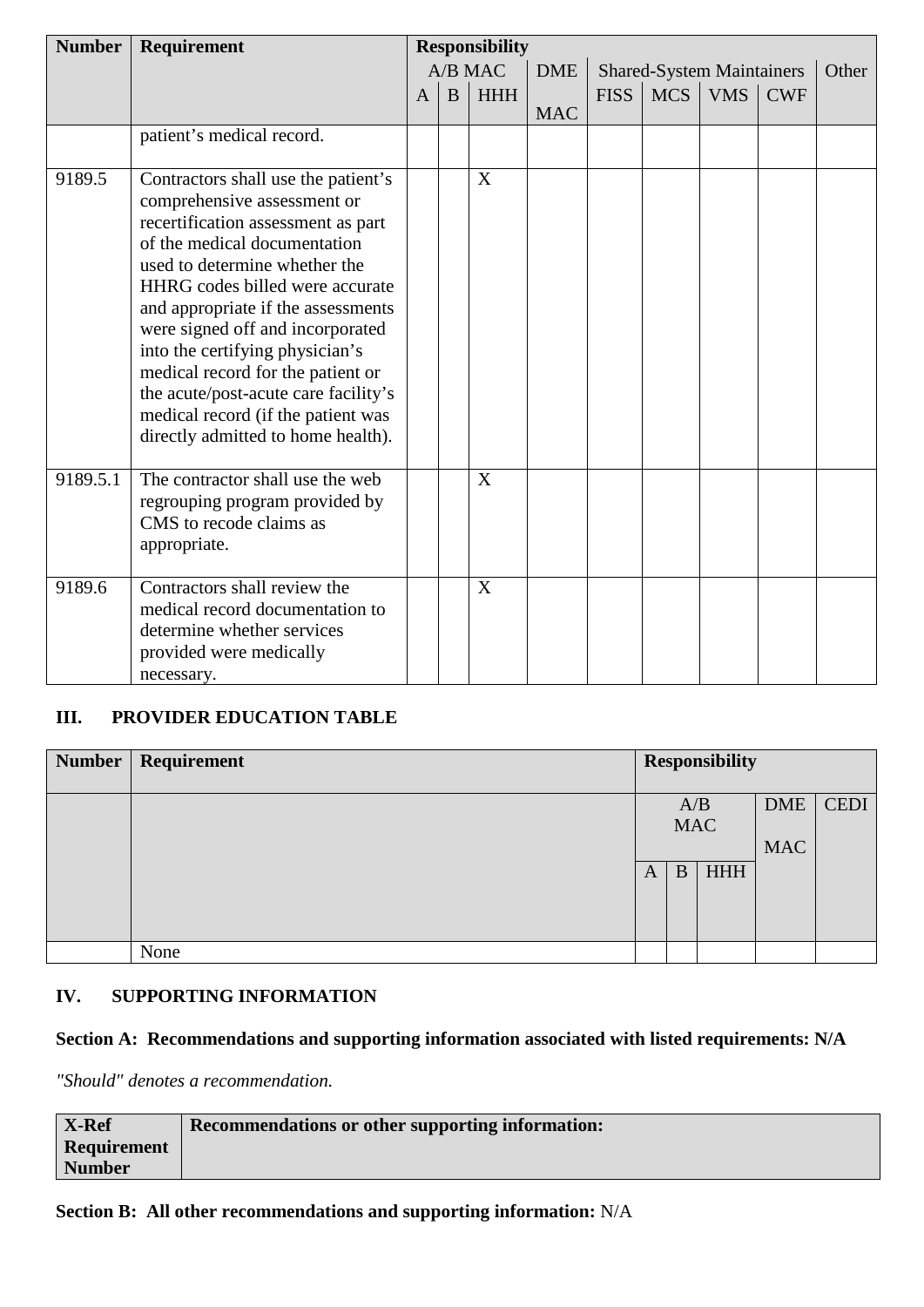# **V. CONTACTS**

**Pre-Implementation Contact(s):** Della Johnson, 410-218-4379 or della.johnson@cms.hhs.gov

Post-Implementation Contact(s): Contact your Contracting Officer's Representative (COR).

## **VI. FUNDING**

## **Section A: For Medicare Administrative Contractors (MACs):**

The Medicare Administrative Contractor is hereby advised that this constitutes technical direction as defined in your contract. CMS does not construe this as a change to the MAC Statement of Work. The contractor is not obligated to incur costs in excess of the amounts allotted in your contract unless and until specifically authorized by the Contracting Officer. If the contractor considers anything provided, as described above, to be outside the current scope of work, the contractor shall withhold performance on the part(s) in question and immediately notify the Contracting Officer, in writing or by e-mail, and request formal directions regarding continued performance requirements.

## **ATTACHMENTS: 0**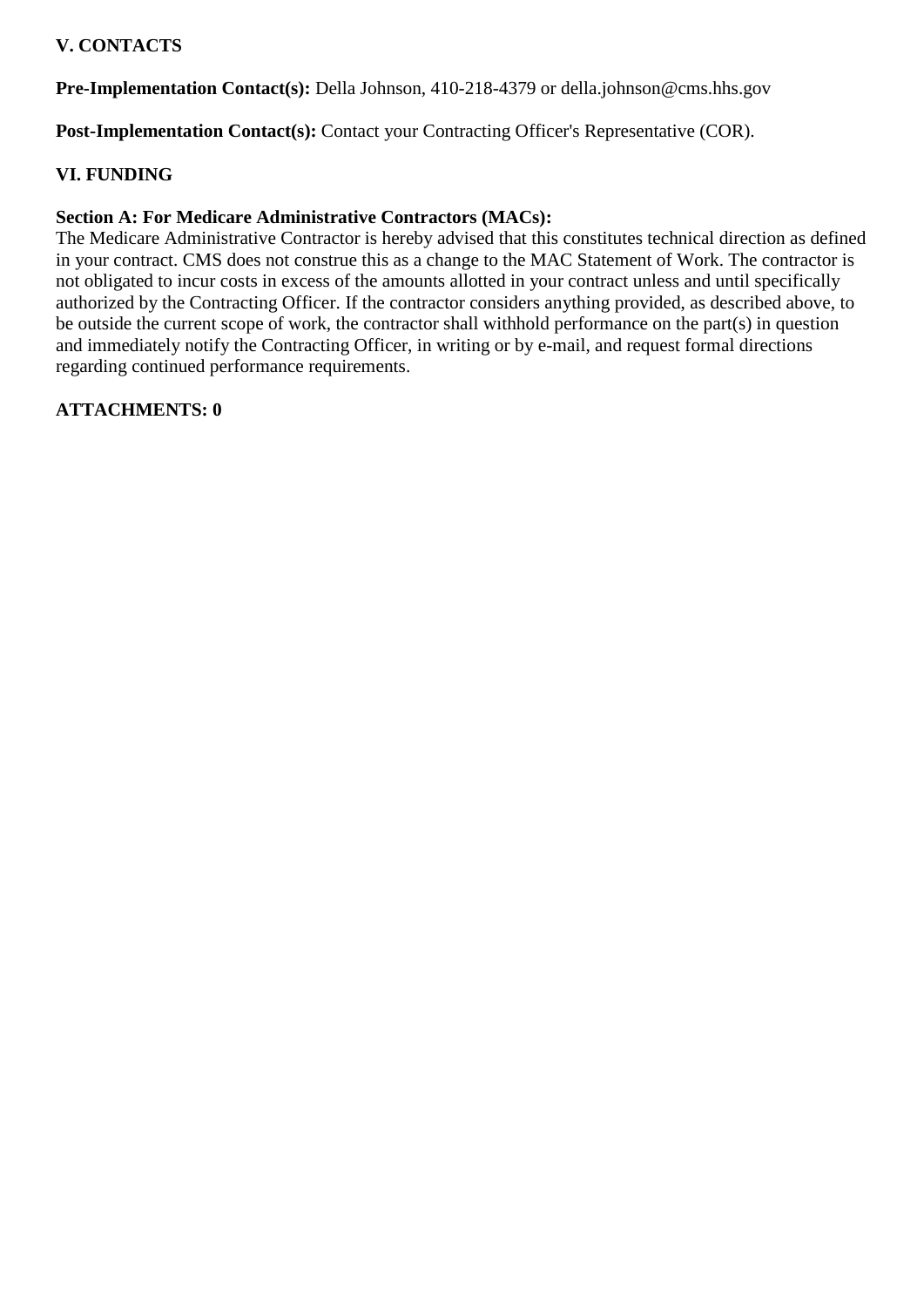# **Medicare Program Integrity Manual Chapter 6 – Medicare Contractor Medical Review Guidelines for Specific Services**

**Table of Contents**

*(Rev.602 Issued: 07-10-15)*

6.2 - *Medical Review of Home Health Services* 6.2.1 - *Physician Certification of Patient Eligibility for the Medicare Home Health Benefit 6.2.1.1 - Certification Requirements 6.2.2 - Physician Recertification 6.2.2.1 - Recertification Elements 6.2.3 - The Use of the Patient's Medical Record Documentation to Support the Home Health Certification 6.2.4 - Coding 6.2.5 - Medical Necessity of Services Provided 6.2.6 - Examples of Sufficient Documentation Incorporated Into a Physician's Medical Record*

6.2.7 - *Medical Review of Home Health Demand Bills*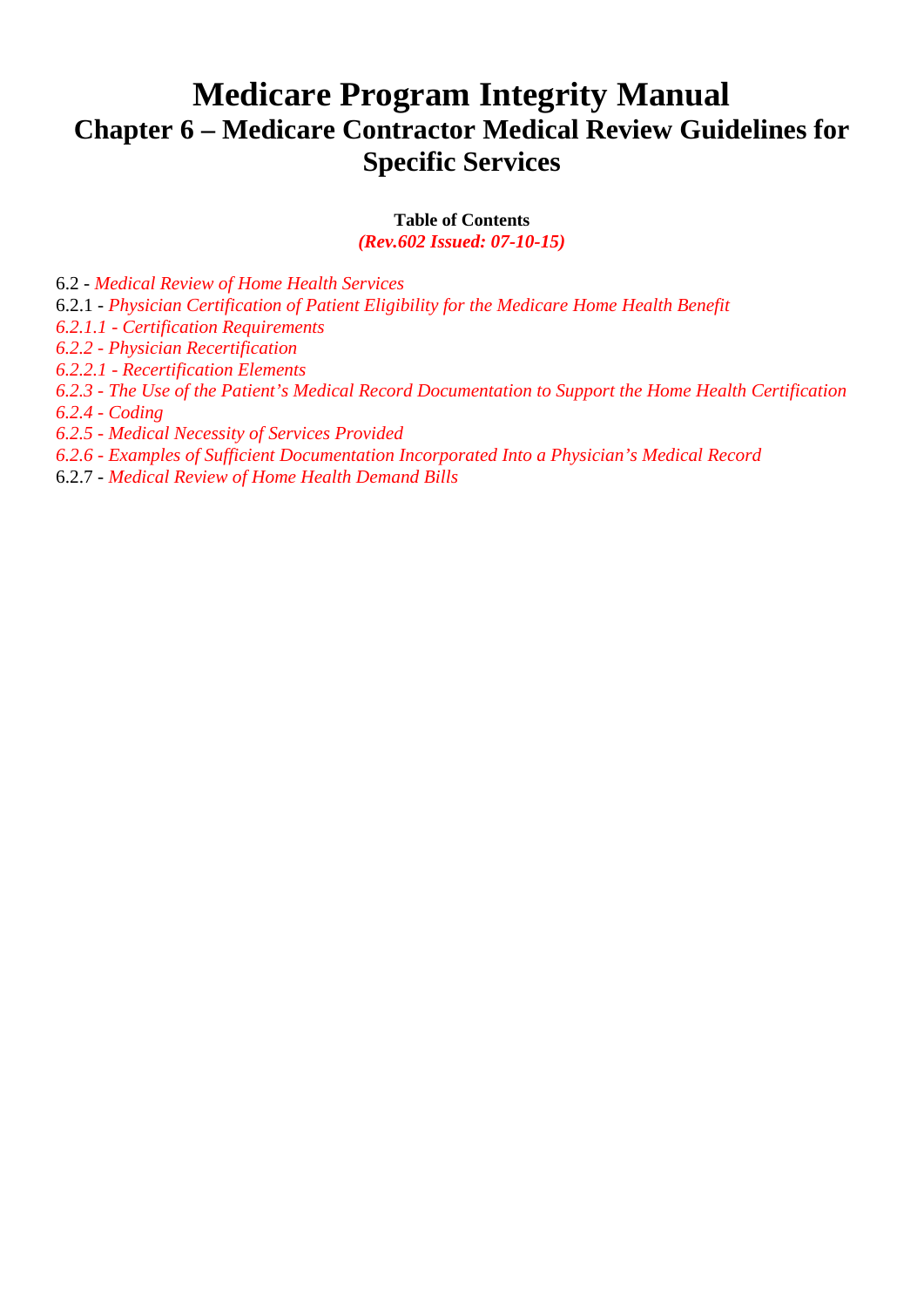# **6.2 –** *Medical Review of Home Health Services (Rev. 602 Issued: 07-10-15, Effective: 08-11-15, Implementation: 08-11-15)*

*This section applies to Medicare Administrative Contractors (MAC), Supplemental Medical Review Contractor (SMRC), Recovery Auditors and the Comprehensive Error Rate Testing (CERT) contractor.*

# **6.2.1 -** *Physician Certification of Patient Eligibility for the Medicare Home Health Benefit (Rev. 602 Issued: 07-10-15, Effective: 08-11-15, Implementation: 08-11-15)*

*A physician certification/recertification of patient eligibility for the Medicare home health benefit is a condition for Medicare payment per sections 1814(a) and 1835(a) of the Social Security Act (the "Act"). The regulations at 42 CFR 424.22 list the requirements for eligibility certification and recertification. The requirements differ for eligibility certification and recertification; however, if the requirements for certification are not met, then claims for subsequent episodes of care, which require a recertification, will be non-covered—even if the requirements for recertification are met.*

*Home health agencies (HHAs) should obtain as much documentation from the certifying physician's medical records and/or the acute/post-acute care facility's medical records (if the patient was directly admitted to home health) as they deem necessary to assure themselves that the Medicare home health patient eligibility criteria for certification and recertification have been met and must be able to provide it to CMS and its review entities upon request. Per the regulations at 42 CFR 424.22(c), if the documentation used as the basis for the certification of eligibility is not sufficient to demonstrate that the patient is or was eligible to receive services under the Medicare home health benefit, payment will not be rendered for home health services provided.*

*Therefore, for all medical necessity reviews, the Medicare review contractors shall review the certification documentation for any episode initiated with the completion of a start-of-care Outcome and Assessment Information Set (OASIS) assessment. This means that if the subject claim is for a subsequent episode of care, the HHA must submit all certification documentation as well as recertification documentation. The review contractor shall send a documentation request to the billing HHA requesting the supporting documentation from the certifying physician and/or the acute/post-acute care facility if the patient was directly admitted to home health from such setting (as defined in 42 CFR 424.22) that substantiates the patient's eligibility for the Medicare home health benefit.*

*For medical review purposes, the referring /certifying physician's initial order for home health services for a patient initiates the establishment of a plan of care as part of the certification of patient eligibility for the Medicare home health benefit. The physician's initial order must specify the medical treatment(s) to be furnished and does not eliminate the need for the plan of care as required in 42 CFR 409.43.*

*If the review contractor finds that the documentation in the certifying physician's medical record for that patient used as the basis for the certification of eligibility, which includes subsequent supporting documentation from the HHA (if incorporated into the certifying physician's or acute/post-acute care facility's medical record for that patient), is insufficient to demonstrate the patient is or was eligible to receive services under the Medicare home health benefit, the review contractor shall deny payment (in the case of prepayment review) or shall initiate an overpayment demand letter (in the case of post payment review).*

*The review contractor shall only consider a plan of care and the certification or recertification for home health services from physicians who do not have a financial relationship with the HHA. The review contractor shall only consider documentation of the face-to-face encounter from physicians or allowed nonphysician practitioners, as defined in 42 CFR 424.22, who do not have a financial relationship with the HHA (see 6.2.3).*

*CMS does not require a specific form or format for the certification as long as a physician certifies that the five certification requirements, outlined in 42 CFR 424.22(a)(1) and section 6.2.1.1, are met.*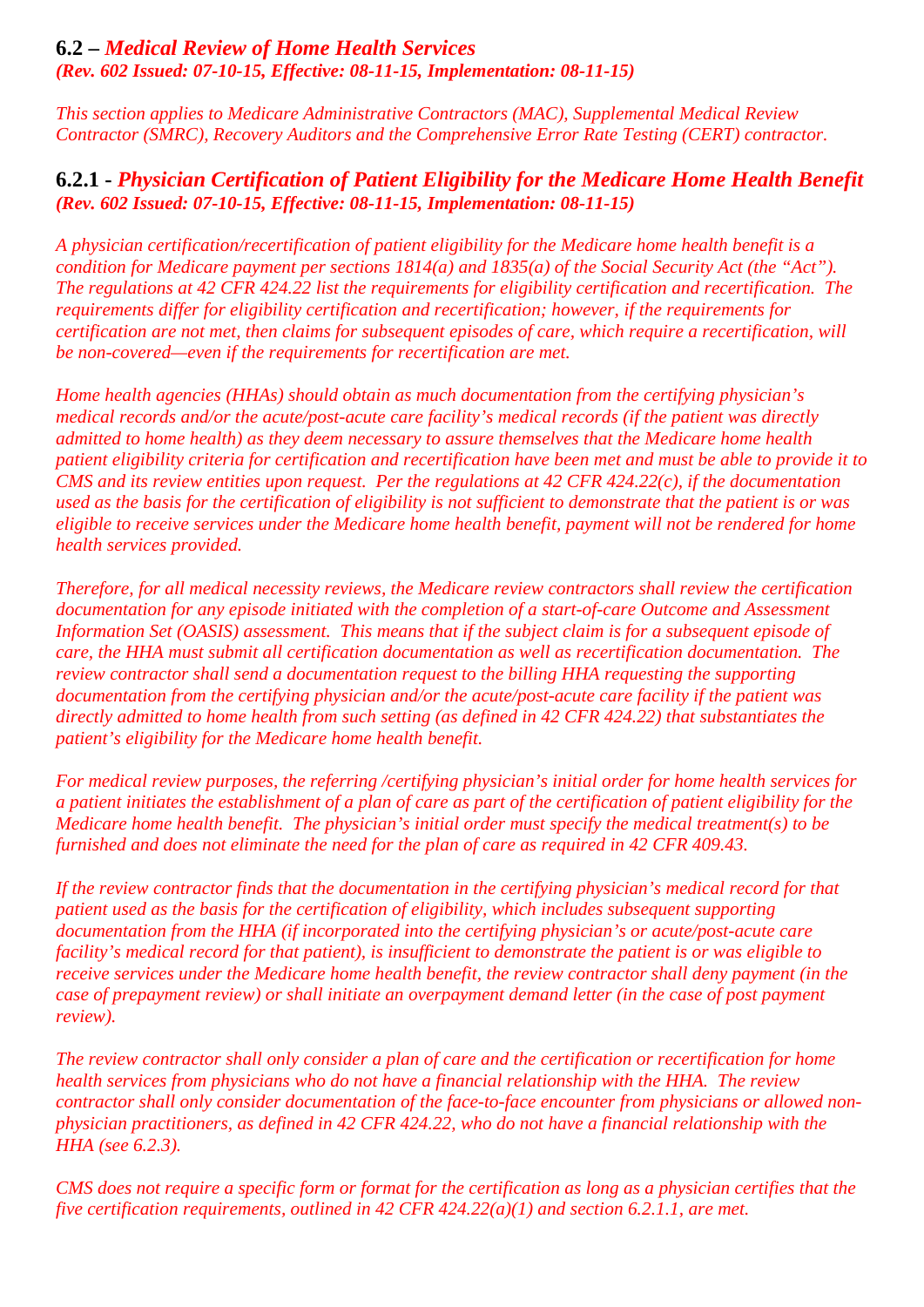## *6.2.1.1 – Certification Requirements (Rev. 602 Issued: 07-10-15, Effective: 08-11-15, Implementation: 08-11-15)*

*When conducting a medical necessity review, the review contractor shall determine whether the supporting documentation addresses each of the following criteria for which a physician certified (attested to):*

- *1. Homebound. Home health services are or were required because the individual is or was confined to the home (as defined in sections 1835(a) and 1814(a) of the Social Security Act).*
- *2. Skilled Care. The patient needs or needed intermittent skilled nursing care (other than solely venipuncture for the purposes of obtaining a blood sample), physical therapy, and/or speech language pathology services as defined in 42 CFR 409.42(c).*

*NOTE: Where a patient's sole skilled service need is for skilled oversight of unskilled services (management and evaluation of the care plan as defined in 42 CFR 409.42(c)), the physician must include a brief narrative describing the clinical justification of this need as part of the certification, or as a signed addendum to the certification. The physician must sign immediately following the narrative.*

- *3. Plan of Care. A plan for furnishing the services has been established and is, or will be, periodically reviewed by a physician who is a doctor of medicine, osteopathy, or podiatric medicine (a doctor of podiatric medicine may perform only plan of treatment functions that are consistent with the functions he or she is authorized to perform under state law). If the physician's orders for home health services meet the requirements specified in 42 CFR 409.43 Plan of Care Requirements, this meets the requirement for establishing a plan of care as part of the certification of patient eligibility for the Medicare home health benefit.*
- *4. Under Physician Care. Home health services will be or were furnished while the individual is or was under the care of a physician who is a doctor of medicine, osteopathy, or podiatric medicine.*
- *5. Face-to-Face Encounter. A face-to-face patient encounter occurred no more than 90 days prior to the home health start of care date or within 30 days after the start of the home health care, was related to the primary reason the patient requires home health services, and was performed by an allowed provider type defined in 42 CFR 424.22(a)(1)(v). The certifying physician must also document the date of the encounter as part of the certification.*

*Per 42CFR 424.22 (a) and (c), the patient's medical record must support the certification of eligibility. Documentation in the patient's medical record shall be used as a basis for certification of home health eligibility. Therefore, reviewers will consider HHA documentation if it is incorporated into the patient's medical record held by the certifying physician and/or the acute/post-acute care facility's medical records (if the patient was directly admitted to home health) and signed off by the certifying physician. The documentation does not need to be on a special form.*

# *6.2.2 – Physician Recertification (Rev. 602 Issued: 07-10-15, Effective: 08-11-15, Implementation: 08-11-15)*

*At the end of the 60-day episode, a decision must be made whether or not to recertify the patient for a subsequent 60-day episode. The plan of care must be reviewed and signed by the physician at least every 60 days when there is a need for continuous home care unless the beneficiary transfers to another HHA or the beneficiary is discharged and subsequently re-admitted (these situations trigger a new certification, rather than a recertification).*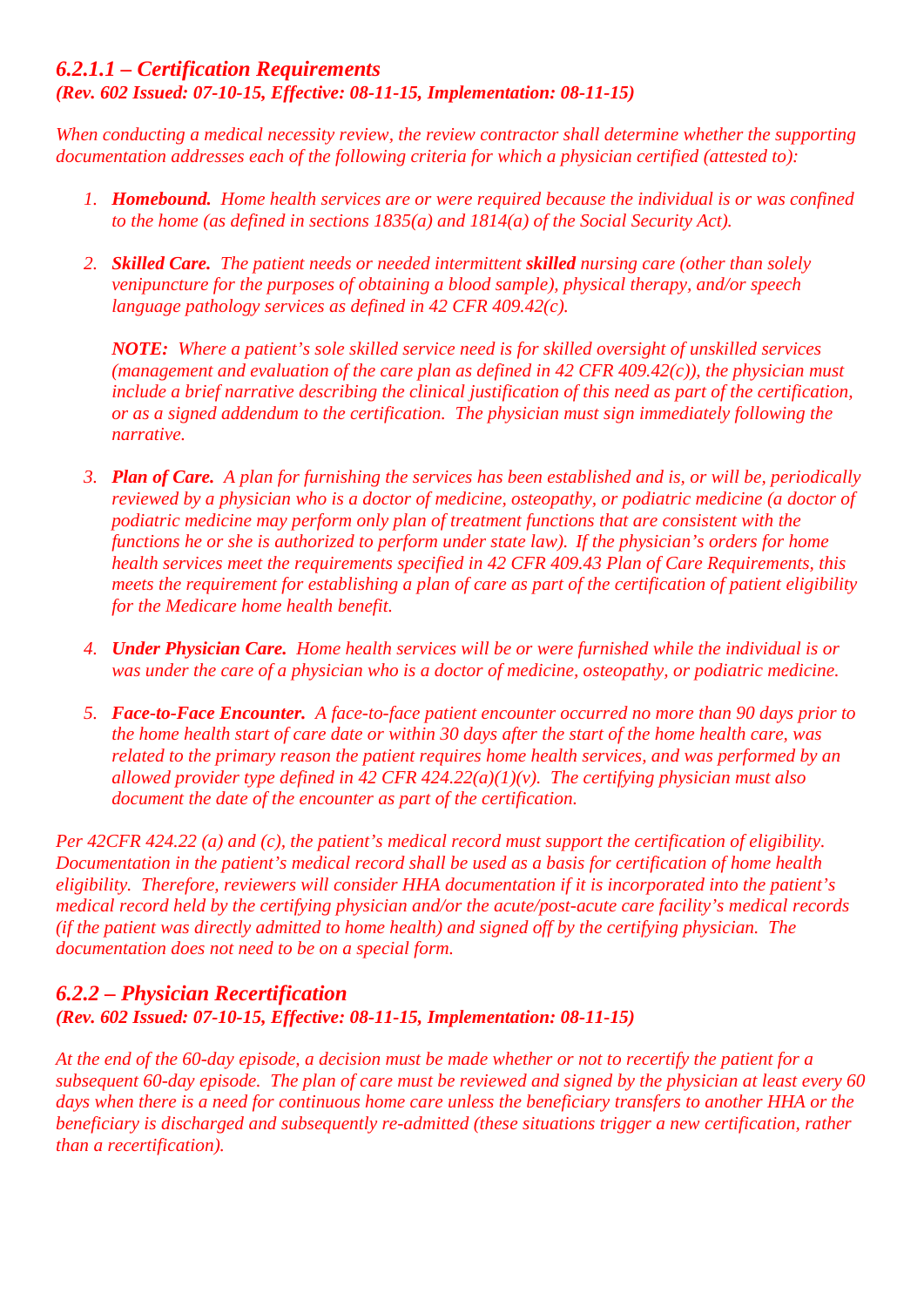## *6.2.2.1 – Recertification Elements (Rev. 602 Issued: 07-10-15, Effective: 08-11-15, Implementation: 08-11-15)*

*The contractor shall review for the certifying physician statement which must indicate the continuing need for services and estimate how much longer the services will be required.*

*Recertification is required at least every 60 days when there is a need for continuous home health care after an initial 60-day episode. Recertification should occur at the time the plan of care is reviewed, and must be signed and dated by the physician who reviews the plan of care. Recertification is required at least every 60 days unless there is a—*

- *(i) Beneficiary elected transfer; or*
- *(ii) Discharge with goals met and/or no expectation of a return to home health care.*

*Need for occupational therapy may be the basis for continuing services that were initiated because the individual needed skilled nursing care or physical therapy or speech therapy. In this case reviewers will look for documentation substantiating the need for continued occupational therapy when the needed skilled nursing care or physical therapy or speech therapy that were initially needed, are no longer needed.*

*If a patient's underlying condition or complication requires a registered nurse to ensure that essential nonskilled care is achieving its purpose, and necessitates a registered nurse be involved in the development, management, and evaluation of a patient's care plan, the reviewer will look for the physician's brief narrative describing the clinical justification of this need. If the narrative is part of the recertification form, then the narrative must be located immediately prior to the physician's signature. If the narrative exists as an addendum to the recertification form, in addition to the physician's signature on the recertification form, the physician must sign immediately following the narrative in the addendum.*

*As mentioned earlier in this section, the reviewer will confirm that all elements of the certification are included in the documentation sent for the recertification claim review. If the submitted certification documentation (submitted with the recertification documentation) does not support home health eligibility, the claim associated with the recertification period will not be paid.*

## *6.2.3 – The Use of the Patient's Medical Record Documentation to Support the Home Health Certification (Rev. 602 Issued: 07-10-15, Effective: 08-11-15, Implementation: 08-11-15)*

*As mentioned in section 6.2.1.1 – Certification Requirements, for home health services to be covered by* 

*Medicare, the certifying physician's and/or the acute/post-acute care facility's medical record for the patient must contain sufficient documentation of the patient's medical condition(s) to substantiate eligibility for home health services. The information may include, but is not limited to, such factors as the patient's diagnosis, duration of the patient's condition, clinical course (worsening or improvement), prognosis, nature and extent of functional limitations, other therapeutic interventions and results, etc.*

*The HHA's generated medical record documentation for the patient, by itself, is not sufficient in demonstrating the patient's eligibility for Medicare home health services. As noted earlier, per 42CFR424.22 (a) and (c) it is the patient's medical record held by the certifying physician and/or the acute/post-acute care facility that must support the patient's eligibility for home health services. Therefore, any documentation used to support certification that was generated by the home health agency must be signed off by the certifying physician and incorporated into the medical record held by the physician or the acute/post-acute care facility's medical record. Any information provided to the certifying physician from the HHA and incorporated into the patient's medical record held by the physician or the acute/post-acute care facility's medical record (if the patient was directly admitted to home health) must corroborate the rest of the patient's medical record. This could include, but is not limited to, the comprehensive assessment, plan of care, the inpatient discharge summary or multi-disciplinary clinical notes, etc., which must correspond to the dates of service being billed and not contradict the certifying physician's and/or the*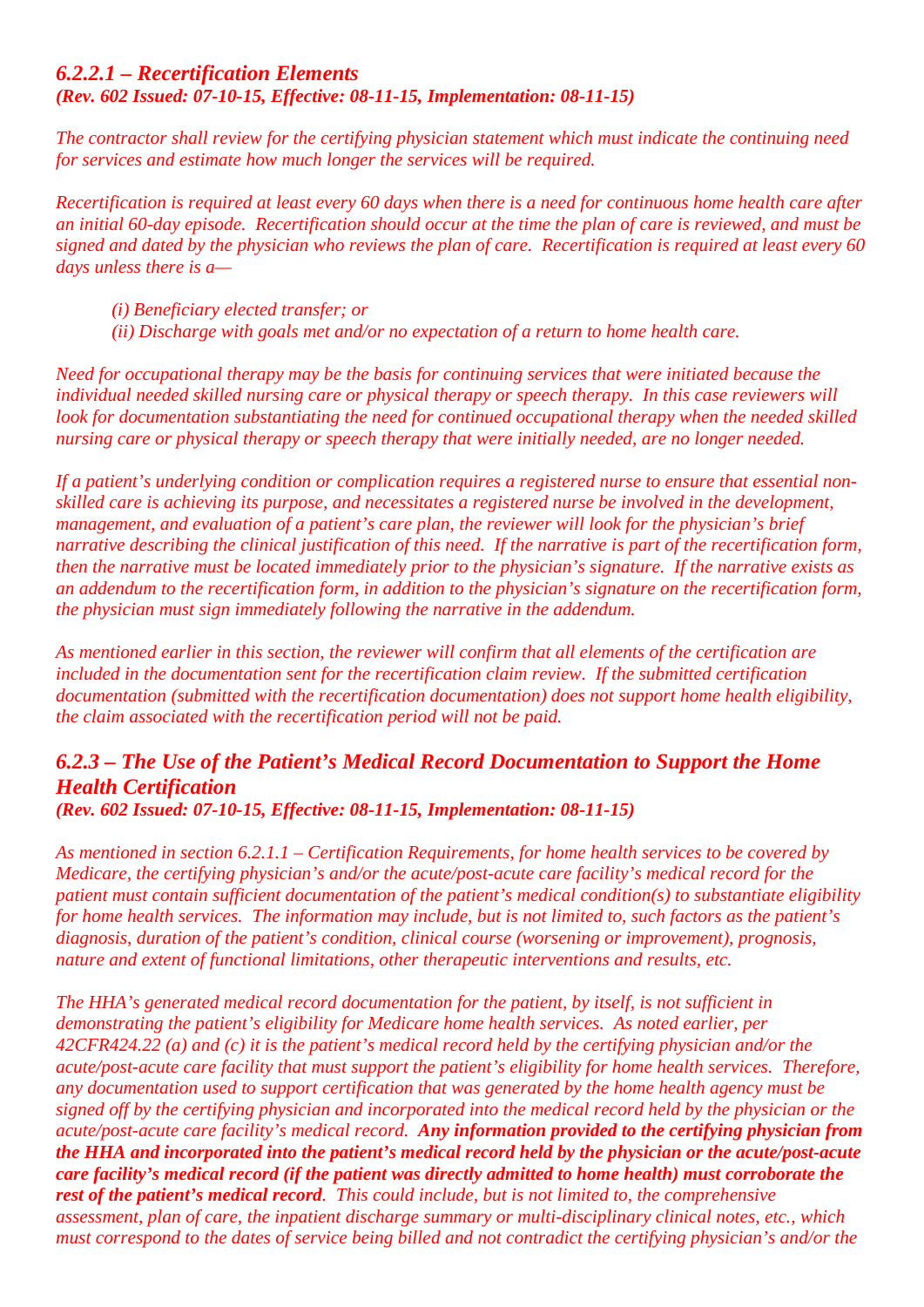*acute/post-acute care facility's own documentation or medical record entries. The reviewer shall consider all documentation from the HHA that has been signed off in a timely manner and incorporated into the physician/hospital record when making its coverage determination. HHA documentation that is used to support the home health certification is considered to be incorporated timely when it is signed off prior to or at the time of claim submission. See section 6.2.6 Examples of Sufficient Documentation Incorporated Into a Physician's Medical Record.*

*It is important to apply the review process to the entire patient's medical record that is received by the reviewer. Doing so assures that the reviewer is establishing that the HHA generated medical record documentation corroborates other patient medical records received and used to support the patient's eligibility for home health services. Therefore, the HHA generated documentation does not necessarily need to restate pertinent facts or conditions, but instead the HHA generated medical records for the patient should be in alignment with other received patient records. The HHA generated medical record for the patient together with other medical records received must lead the reviewer to confirm that the patient is eligible for home health services as established in 42 CFR 424.22(a)(1).*

# *6.2.4 - Coding*

## *(Rev. 602 Issued: 07-10-15, Effective: 08-11-15, Implementation: 08-11-15)*

*If the patient's comprehensive assessment or recertification assessment was signed off and incorporated into the certifying physician's medical record for the patient (or the acute/post-acute care facility's medical record if the patient was directly admitted to home health), contractors shall use it to determine whether the Home Health Resource Group (HHRG) codes billed were accurate and appropriate. In addition, if the comprehensive assessment is incorporated into the certifying physician's record for the patient and is used to support that the patient meets the home health eligibility criteria, then the diagnoses and conditions listed on the start of care assessment must be corroborated by information in the certifying physician's and/or the acute/post-acute care facility's own medical record documentation.*

*The contractor shall use the web regrouping program provided by CMS to recode claims as appropriate.*

# *6.2.5 - Medical Necessity of Services Provided (Rev. 602 Issued: 07-10-15, Effective: 08-11-15, Implementation: 08-11-15)*

*In addition to certification and recertification requirement documentation, contractors shall also review the medical record documentation to determine whether services provided were medically necessary. Again, home health generated information must be reviewed, signed off by the certifying physician and incorporated into the certifying physician medical record for the patient or the acute/post-acute care facility's medical record for the patient (if the patient was directly admitted to home health) if used to support certification/recertification.*

# *6.2.6 - Examples of Sufficient Documentation Incorporated Into a Physician's Medical Record*

*(Rev. 602 Issued: 07-10-15, Effective: 08-11-15, Implementation: 08-11-15)*

*To be eligible for Medicare home health services, a patient must have Medicare Part A and/or Part B and, per §1814(a)(2)(C) and §1835(a)(2)(A) of the Act:*

- *Be confined to the home;*
- *Need skilled services;*
- *Be under the care of a physician;*
- *Receive services under a plan of care established and reviewed by a physician; and*
- *Have had a face-to-face encounter with a physician or allowed non-physician practitioner (NPP).*

*EXAMPLE 1:*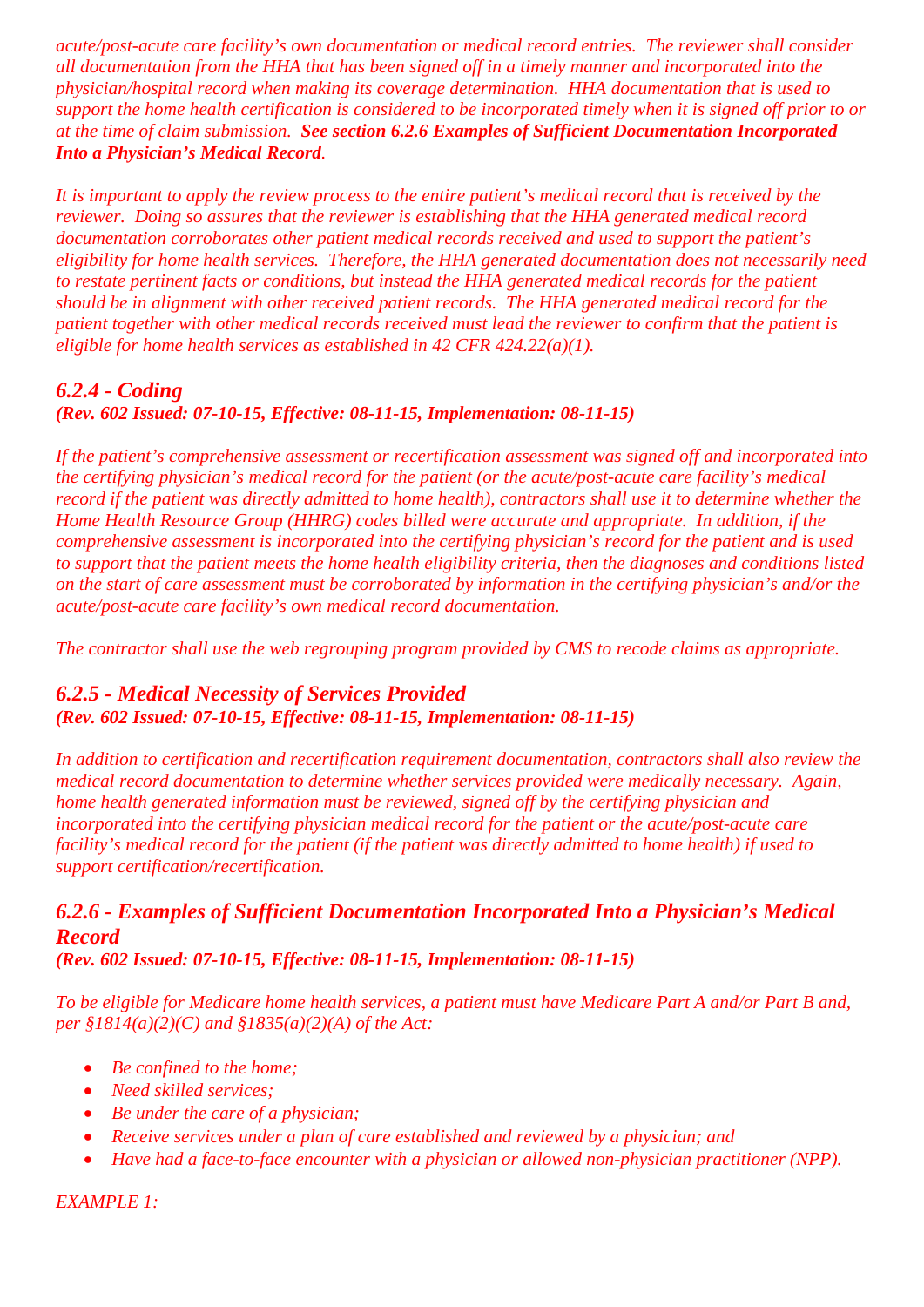#### *Does the below submitted documentation support the certification statement stating that the patient meets the eligibility criteria for home health benefit certification? Yes.*

*Records received by the reviewer for a HHA claim for dates of service starting on 4/15/2015:*

*1. Patient was admitted to the hospital with a right-sided femur fracture sustained from a fall requiring surgery. A discharge summary dated April 14, 2015, signed by the inpatient attending physician. Included in the summary was a description of the patient's injury, DME required, non-weightbearing status, and the name of and appointment date for the community orthopedic physician who would continue to follow-up with patient, and the notation of the order for home physical therapy for home safety evaluation, gait training and strengthening 2-3 times per week for 6 weeks to be delivered by an HHA.*

*Meets requirements for a face-to-face encounter (occurred within the required timeframe, was performed by an allowed provider type, and related to the primary reason the patient requires home health). Identifies the need for skilled services and alludes to the fact that the patient is most likely homebound because of the non-weight-bearing status and the order for DME. Identifies physician who will be providing care while patient is receiving home health services. Plan of care established with physician orders.*

*2. HHA generated comprehensive assessment (admission OASIS) dated 04/15/2015 along with physical therapy progress notes. PT progress note documents patient is non-weight bearing on right leg and requires use of a two-handed device to walk alone on a level surface, and requires assistance to negotiate stairs or steps or uneven surfaces. The HHA assessment with progress notes has been signed by the community orthopedic certifying physician.*

*PT progress note further supports that patient is confined to the home.*

*3. The community orthopedic physician-signed certification statement for HH services for start of care date of April 15, 2015.*

## *Certification statement signed by certifying physician.*

*4. HHA generated plan of care, which specifies the type, frequency and goals for therapies. The plan of care includes the signature of the certifying physician.*

*Supports that plan of care has been established and reviewed by the certifying physician.*

## *EXAMPLE TWO:*

#### *Does the below submitted documentation support the certification statement stating that the patient meets the eligibility criteria for home health benefit certification? Yes.*

*Records received by the reviewer for a HHA claim for dates of service starting on February 1, 2015:*

*1. Primary care physician progress note dated November 15, 2014. States reason for visit is patient has a non-healing left foot diabetic foot ulcer measuring 1 cm x1 cm x 0.5 cm. Patient instructed on wound care with hydroactive gel dressing to be changed every 3 days. Patient able to return demonstrate application of dressing without difficulties.* 

*Meets requirements for a face-to-face encounter (occurred within the required timeframe, was performed by an allowed provider type, and related to the primary reason the patient requires home health).*

*2. Clinical note in physician record states that patient called primary care physician (PCP) on January 30th stating that the wound has gotten larger and there is copious purulent drainage causing the*